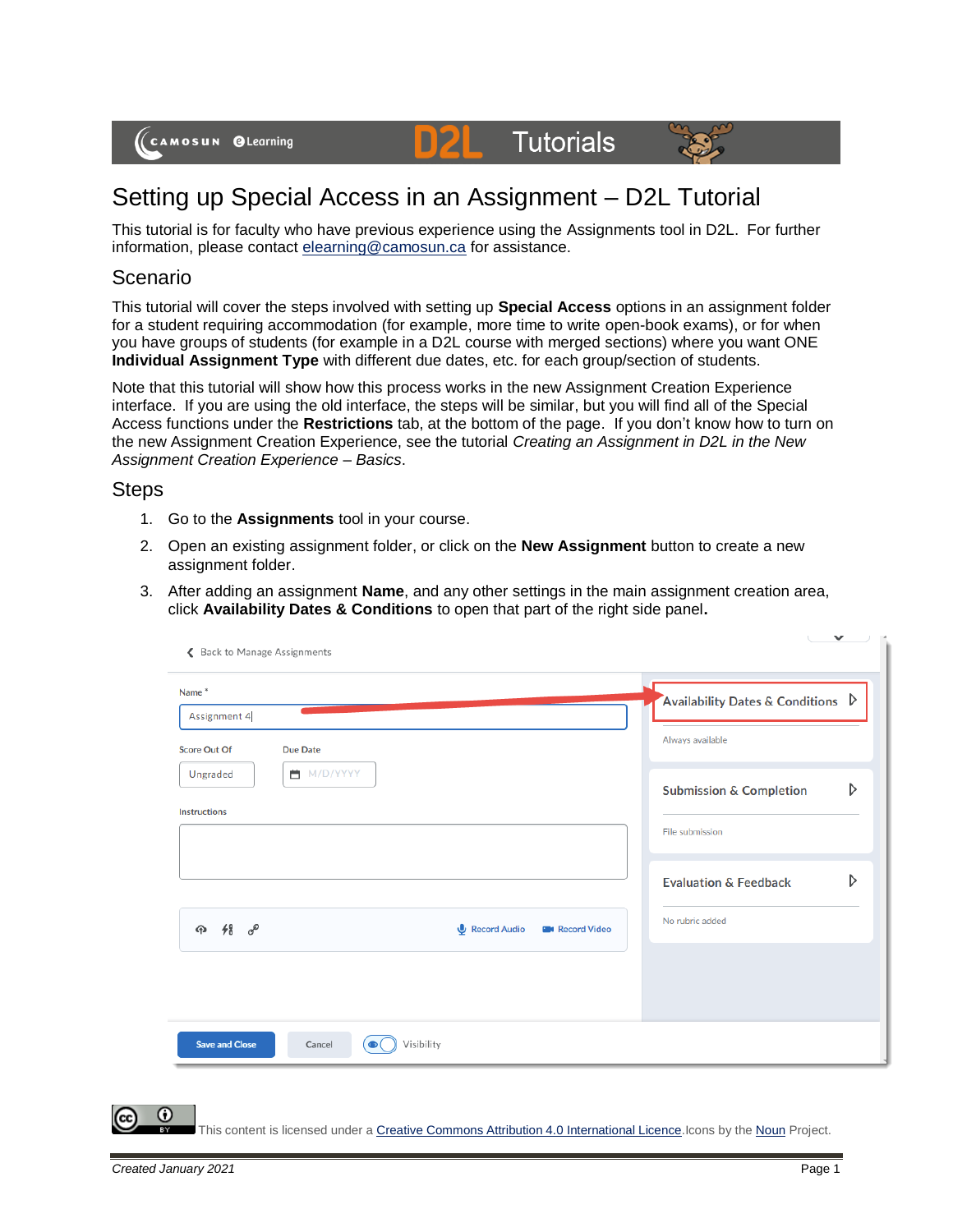4. Scroll down if needed, and click **Manage Special Access**.

| Name <sup>*</sup>                      |                                         | $\mathcal{A}$<br><b>Availability Dates &amp;</b><br><b>Conditions</b>                                                                                     |
|----------------------------------------|-----------------------------------------|-----------------------------------------------------------------------------------------------------------------------------------------------------------|
| Assignment 4                           |                                         |                                                                                                                                                           |
| <b>Score Out Of</b><br><b>Due Date</b> |                                         | <b>Start Date</b>                                                                                                                                         |
| ■ M/D/YYYY<br>Ungraded                 |                                         | ■ M/D<br><b>YYYY</b>                                                                                                                                      |
| <b>Instructions</b>                    |                                         | <b>End Date</b>                                                                                                                                           |
|                                        |                                         | YYYY<br><b>首</b> M/D                                                                                                                                      |
|                                        |                                         | Release Conditions                                                                                                                                        |
|                                        |                                         | Users are that able to access or view the<br>assignmer unless they meet the release<br>conditions                                                         |
| $48\degree$<br>क़                      | Record Audio<br><b>B</b> u Record Video | Add Rele e Condition ↓                                                                                                                                    |
|                                        |                                         | Special ccess                                                                                                                                             |
|                                        |                                         | Special $\sqrt{\frac{1}{2}}$ cess allows assignments to be<br>available to only a select group of users or<br>individual zed due dates for certain users. |
|                                        |                                         | <b>Manage Special Access</b>                                                                                                                              |
|                                        |                                         |                                                                                                                                                           |

5. Select the type of special access you want. *Allow users with special access to submit outside the normal availability dates for this folder*, allows you to add specific settings for specific students, while leaving the assignment folder open with its "normal" settings for the rest of your class. *Allow only users with special access to see this folder*, means that the assignment folder is closed to all your students EXCEPT for those you add to Special Access.

Once you have selected the **Type of Access**, click **Add Users to Special Access**.

| <b>Manage Special Access</b>       |                                                                                                                                                            |
|------------------------------------|------------------------------------------------------------------------------------------------------------------------------------------------------------|
|                                    | Allow users with special access to submit outside the normal availability dates for this folder<br>Allow only users with special access to see this folder |
| <b>Add Users to Special Access</b> |                                                                                                                                                            |
| <b>Save and Close</b>              | Cancel                                                                                                                                                     |
|                                    |                                                                                                                                                            |

⋒ This content is licensed under a **Creative Commons Attribution 4.0 International Licence**.Icons by the **Noun** Project.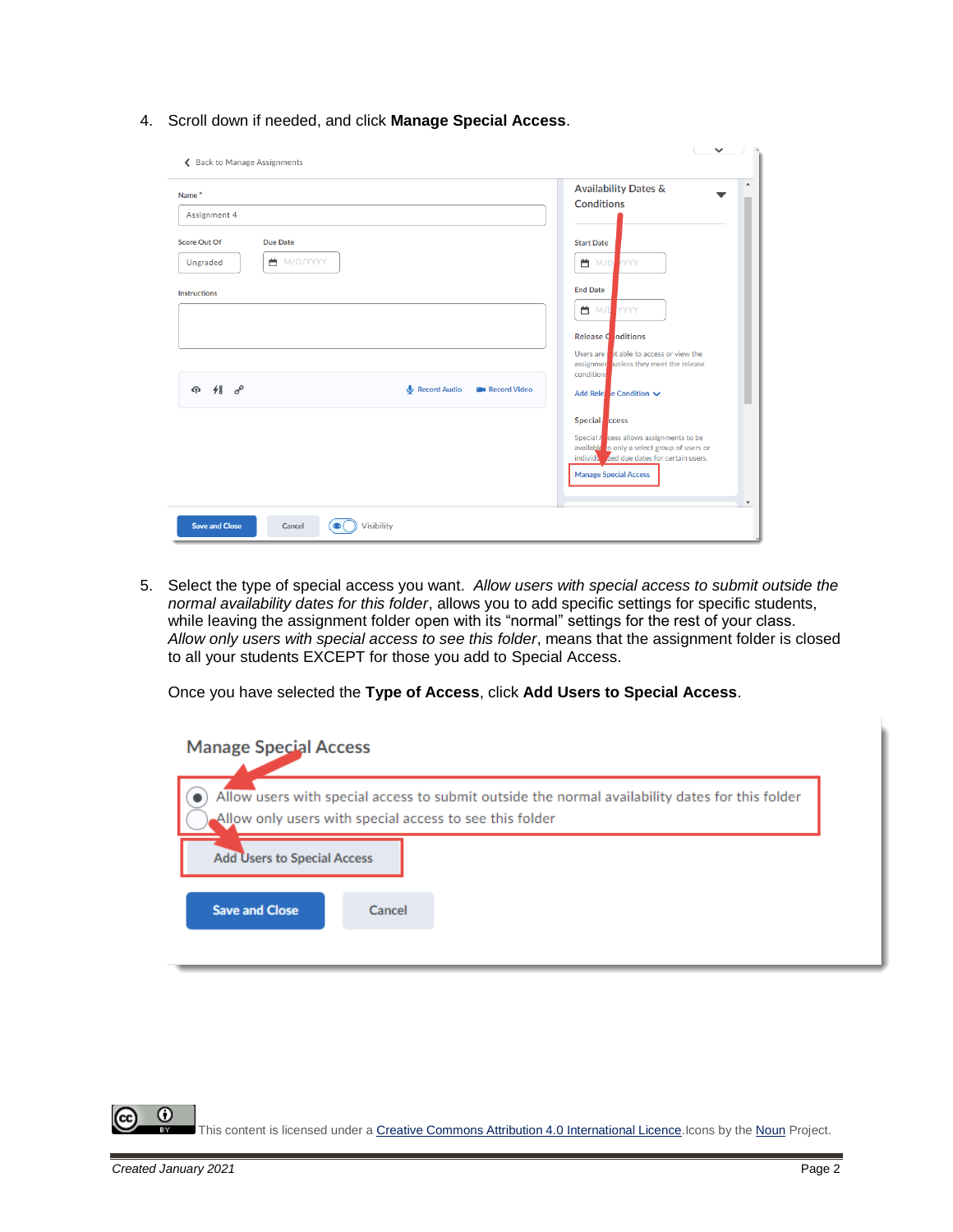6. From the **Special Access** pop-up, select the Due, Start, and/or End date you would like to give selected students for the assignment.

| Special Access - Untitled |                    |     |  |
|---------------------------|--------------------|-----|--|
| Properties                |                    |     |  |
| Due Date                  |                    |     |  |
| Has Due Date<br>✓         |                    |     |  |
| 2/12/2021                 | 8:30 PM            | Now |  |
|                           | Canada - Vancouver |     |  |
| Availability              |                    |     |  |
| Has Start Date            |                    |     |  |
| 1/30/2021                 | 1:00 PM            | Now |  |
|                           | Canada - Vancouver |     |  |
| Has End Date              |                    |     |  |
| 2/5/2021                  | 9:36 PM            | Now |  |
|                           | Canada - Vancouver |     |  |
| <b>Save</b><br>Cancel     |                    |     |  |

7. Scroll down, then select the students who need this special access. Click **Save**.

| Users                                                                                             |                    |                         |                             |
|---------------------------------------------------------------------------------------------------|--------------------|-------------------------|-----------------------------|
| View By:<br>User<br>Apply<br>$\checkmark$<br>$\alpha$<br><b>Show Search Options</b><br>Search For |                    |                         |                             |
| First Name . Last Name                                                                            | Org Defined ID     | Email                   |                             |
| Training01 Student<br>✓                                                                           | training.student01 | desupport@camosun.bc.ca |                             |
| Training02 Student<br>✓                                                                           | training.student02 | desupport@camosun.bc.ca |                             |
| Training03 Student                                                                                | training.student03 | desupport@camosun.bc.ca |                             |
| Cancel<br>Save                                                                                    |                    |                         | $\check{\phantom{a}}$<br>h. |

**NOTE**: You can also change the **View By** drop-down menu to Groups (select **Groups**, and click **Apply**) to easily select students in specific Groups in your D2L course.

| Users                                                                                                                              |                       |
|------------------------------------------------------------------------------------------------------------------------------------|-----------------------|
| View By:<br>Groups<br>Groups:<br>Group 1<br>$\checkmark$<br><b>User</b><br><b>Show Search Options</b><br>Search F<br><b>Groups</b> | Apply<br>$\checkmark$ |
| First Name . Last Name                                                                                                             | Org Defined ID        |

This content is licensed under a [Creative Commons Attribution 4.0 International Licence.I](https://creativecommons.org/licenses/by/4.0/)cons by the [Noun](https://creativecommons.org/website-icons/) Project.

 $\odot$